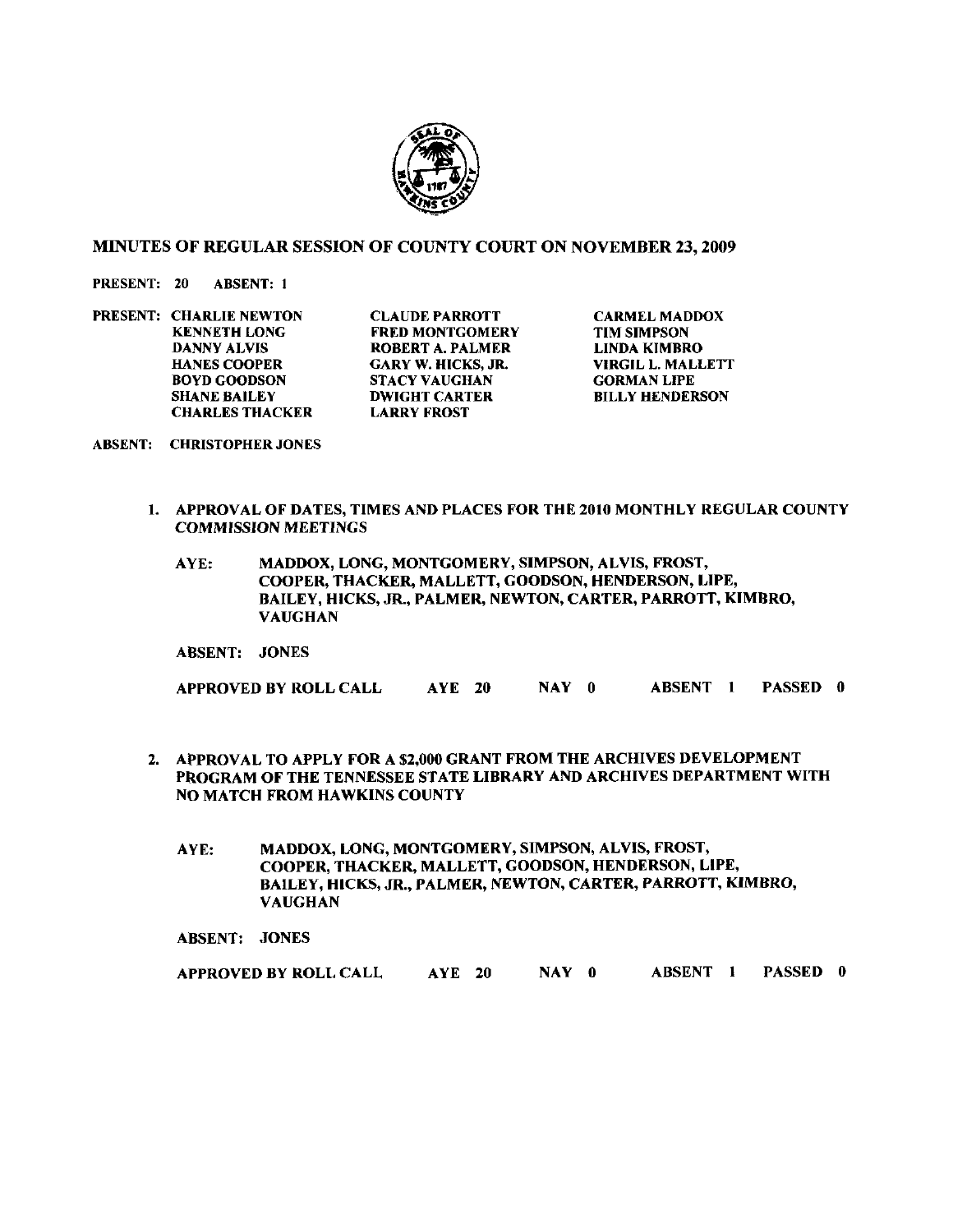- **3.** APPROVAL TO APPLY FOR A \$5,000 HIGHWAY TRAFFIC SAFETY GRANT FROM THE STATE OF TENNESSEE DEPARTMENT OF TRANSPORTATION - NO MATCH IS REQUIRED
	- AYE: MADDOX, LONG, MONTGOMERY, SIMPSON, ALVIS, FROST, COOPER, THACKER, MALLETT, GOODSON, HENDERSON, LIPE, BAILEY, HICKS, JR., PALMER, NEWTON, CARTER, PARROTT, KIMBRO, VAUGHAN

ABSENT: JONES APPROVED BY ROLL CALL AYE 20 NAY 0 ABSENT 1 PASSED 0

- **4.** BUDGET AMENDMENT GENERAL FUND
	- AYE: MADDOX, LONG, MONTGOMERY, SIMPSON, ALVIS, FROST, COOPER, THACKER, MALLETT, GOODSON, HENDERSON, LIPE, BAILEY, HICKS, **JR.,** PALMER, NEWTON, CARTER, PARROTT, KIMBRO, VAUGHAN
	- ABSENT: JONES

APPROVED BY ROLL CALL AYE 20 NAY 0 ABSENT I PASSED 0

- 5. BUDGET AMENDMENT- HIGHWAY FUND
	- AYE: MADDOX, LONG, MONTGOMERY, SIMPSON, ALVIS, FROST, COOPER, THACKER. MALLETT, GOODSON, HENDERSON, LIPE, BAILEY, HICKS, JR., PALMER, NEWTON, CARTER, PARROTT, KIMBRO, VAUGHAN

ABSENT: JONES

APPROVED BY ROLL CALL AYE 20 NAY 0 ABSENT 1 PASSED 0

6. APPROVAL OF NOTARY PUBLICS

AYE: MADDOX, LONG, MONTGOMERY, SIMPSON, ALVIS, FROST, COOPER, THACKER, MALLETT, GOODSON, HENDERSON, LIPE, BAILEY, HICKS, JR., PALMER, NEWTON, CARTER, PARROTT, KIMBRO, VAUGHAN

ABSENT: JONES

| APPROVED BY ROLL CALL | <b>AYE</b> 20 | NAY 0 | ABSENT 1 | PASSED 0 |  |
|-----------------------|---------------|-------|----------|----------|--|
|                       |               |       |          |          |  |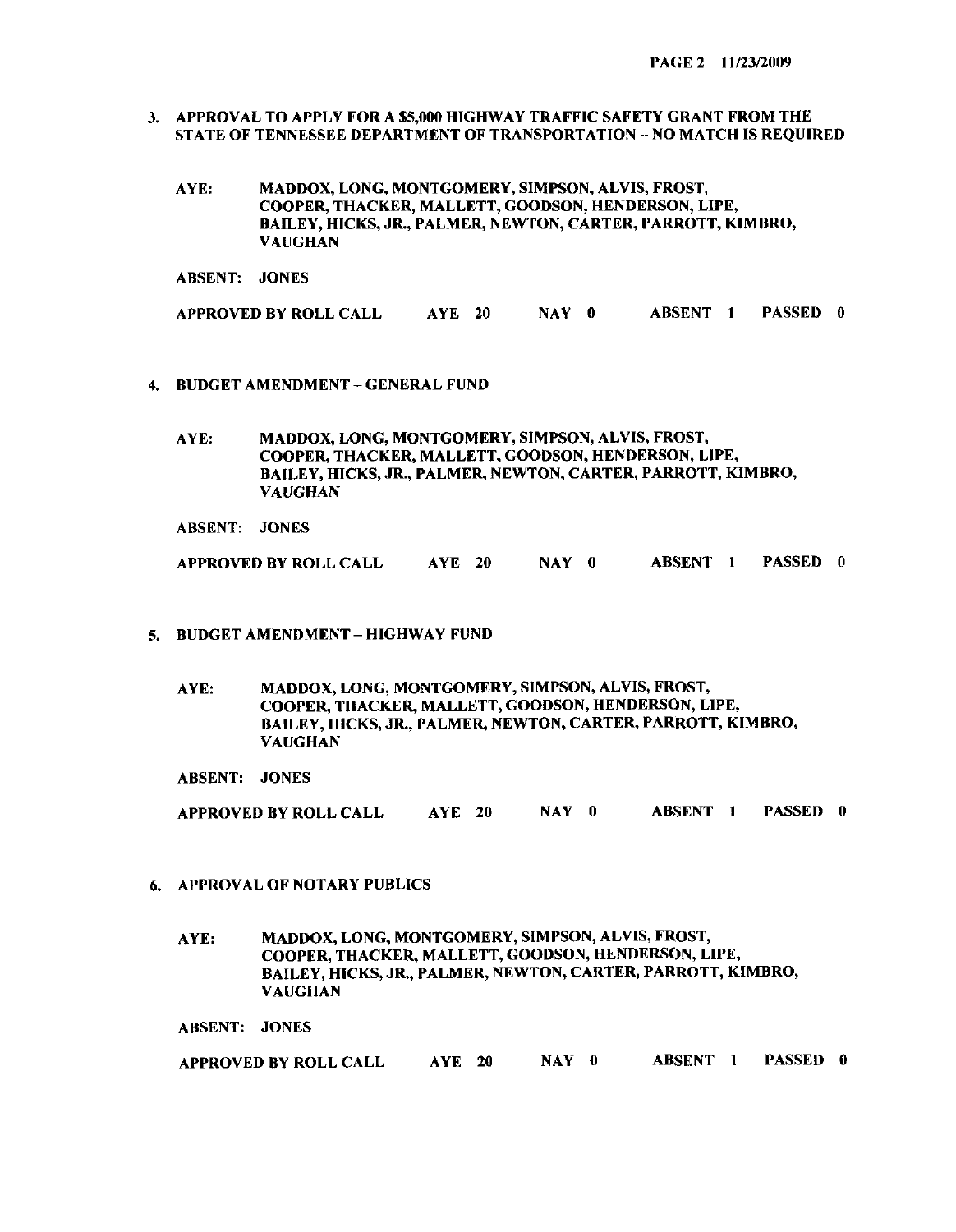**AYE: MADDOX, LONG, MONTGOMERY, SIMPSON, ALVIS, FROST, COOPER, THACKER, MALLETT, GOODSON, HENDERSON, LIPE, BAILEY, HICKS, JR, PALMER, NEWTON, CARTER, PARROTT, KIMBRO, VAUGHAN** 

**ABSENT: JONES** 

**APPROVED BY ROLL CALL AYE 20 NAY 0 ABSENT I PASSED 0** 

*.MOTlO.V TO SUSPEVD RULES* - *APPROVAI. FOX HA WK1.W COU.VTY AND TllE HIGHWA Y*  **DEPARTMENT TO ENTER INTO A SERVICE AGREEMENT WITH TENNESSEE VALLEY** *AUTHORITY FOR ROAD REPAIRS AND UPGRADING OFA COUNTYROAD DURING THE BUILDING PROJECT OF THE GAS FIRED PLANTAT JOHNSEVIER FOSSIL PLANT* 

- **.4** *YE: .+fADDOX, I-OVG, MO.WI%OMERY, SIMP.SON, A1.VI.S. FROST,*  COOPER, THACKER, MALLETT, GOODSON, HENDERSON, LIPE, BAILEY, HICKS, JR., PALMER, NEWTON, CARTER, PARROTT, KIMBRO
- *NAY: VA UGHAN*
- *ABSENT: JONES*

*MOTION FAILED AYE 19 NAY I ABSENT I PASSED 0* 

*MOTION TO SUSPEND RULES - RESCIND RESOLUTION 2009/10/02 CANCELLING THE DECEMBER 21, 2009 COUNTY COMMISSION MEETING* 

- *A YE: CARTER, MONTGOMERY, ALVIS, VAUGHAN, COOPER, KIMBRO, GOODSON, LIPE, BAILEY, HICKS, JR., PARROTT, MADDOX*
- *NAY: FROST, LONG, SIMPSON, THACKER, MALLETT, HENDERSON, NEWTON, PALMER*
- *ABSENT: JONES*

*MOTION FAILED AYE I2 NAY 8 ABSENT I PASSED 0* 

## *STACY VAUGHAN MOVED TO RECONSIDER SUSPENSION OF RULES*

*MOTION TO SUSPEND RULES* - *APPROVAL FOR HA WKINS COUNTY AND THE HIGHWA Y DEPARTMENT TO ENTER INTO A SERVICE AGREEMENT WITH TENNESSEE VALLEY AUTHORITY FOR ROAD REPAZRSAND UPGRADING OFA COUNTYROAD DURING THE BUILDING PROJECT OF THE GAS FIRED PLANTAT JOHNSEVIER FOSSIL PLANT* 

*A YE: MADDOX, LONG, MONTGOMERY, SIMPSON, ALVIS, FROST, COOPER, THACKER, MALLETT, GOODSON, HENDERSON, LIPE, BAILEY, HICKS, JR., PALMER, NEWTON, CARTER, PARROTT, KIMBRO, VA UGHAN* 

*ABSENT: JONES* 

*MOTION PASSED AYE 20 NAY 0 ABSENT I PASSED 0*